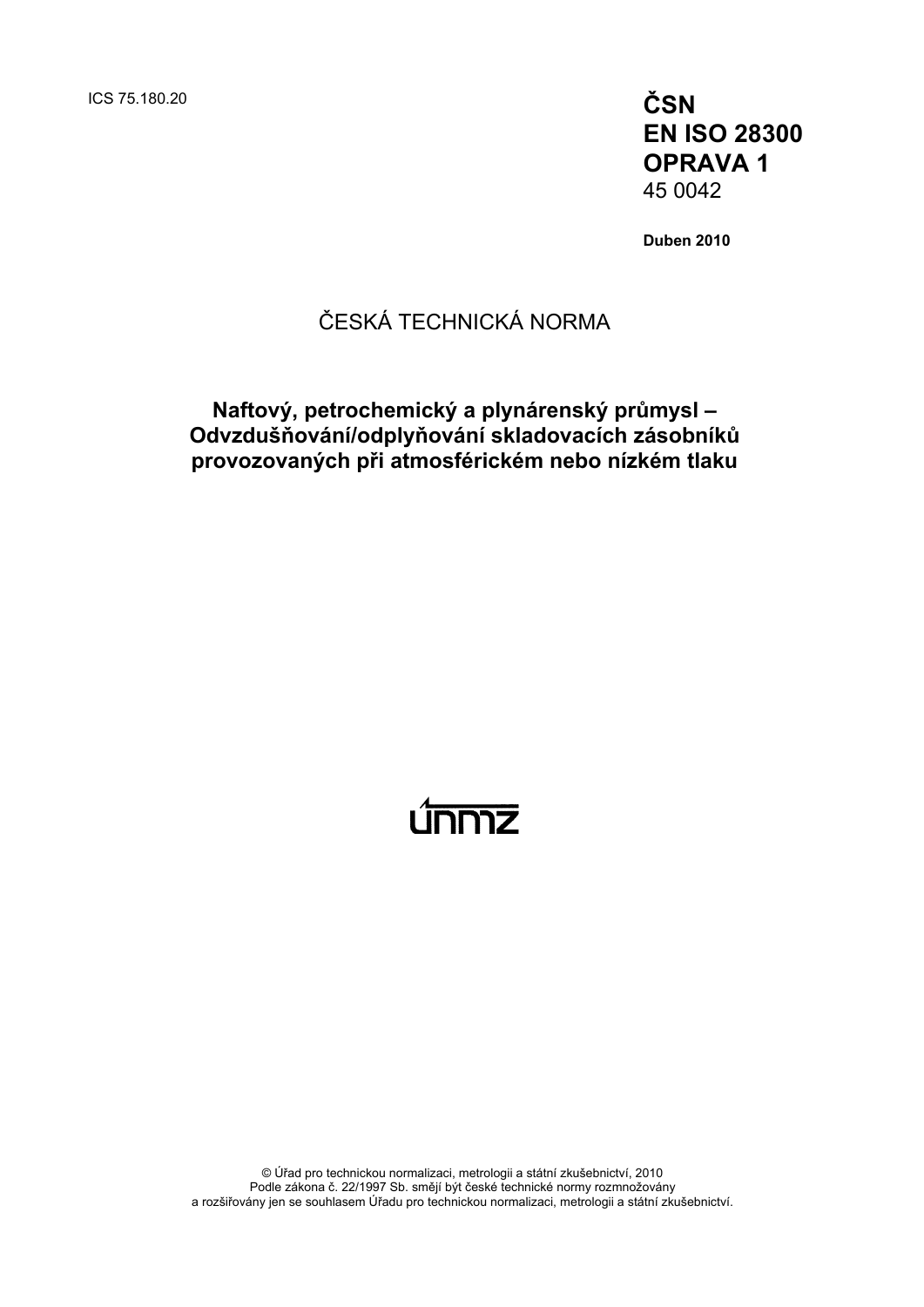ČSN EN ISO 28300/Opr. 1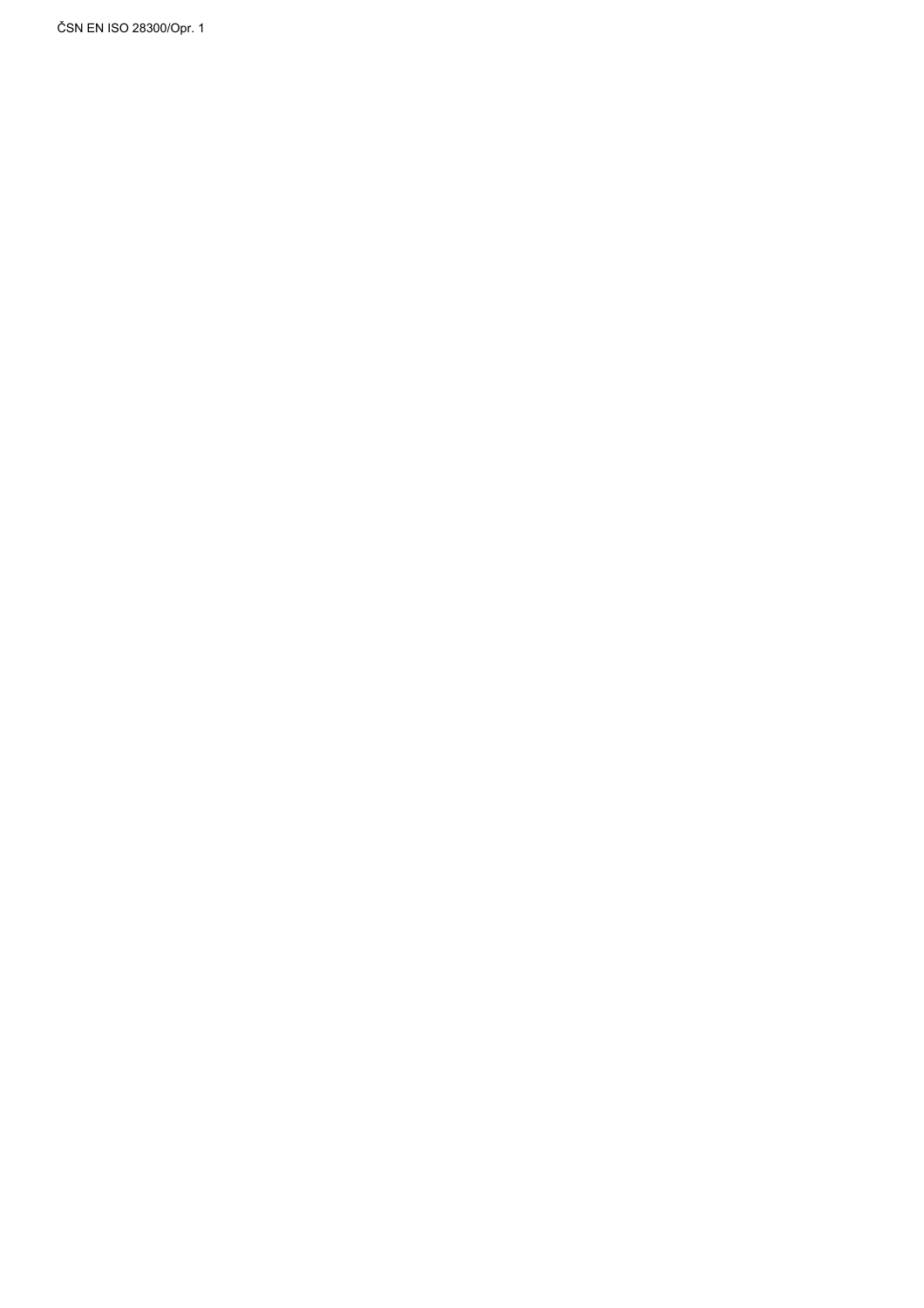## EUROPEAN STANDARD NORME EUROPÉENNE

# EUROPÄISCHE NORM

# **EN ISO 28300:2008/AC**

 November 2009 Novembre 2009 November 2009

**ICS** 75.180.20

English version Version Française Deutsche Fassung

 Petroleum, petrochemical and natural gas industries - Venting of atmospheric and low-pressure storage tanks (ISO 28300:2008/Cor 1:2009)

Industries du pétrole, de la pétrochimie et du gaz naturel - Ventilation des réservoirs de stockage à pression atmosphérique et à basse pression (ISO 28300:2008/Cor 1:2009)

 Erdöl-, petrochemische und Erdgasindustrie - Be- und Entlüftung von Lagertanks mit atmosphährischem Druck und niedrigem Überdruck (ISO 28300:2008/Cor 1:2009)

This corrigendum becomes effective on 4 November 2009 for incorporation in the three official language versions of the EN.

Ce corrigendum prendra effet le 4 novembre 2009 pour incorporation dans les trois versions linguistiques officielles de la EN.

Die Berichtigung tritt am 4.November 2009 zur Einarbeitung in die drei offiziellen Sprachfassungen der EN in Kraft.



EUROPEAN COMMITTEE FOR STANDARDIZATION COMITÉ EUROPÉEN DE NORMALISATION EUROPÄISCHES KOMITEE FÜR NORMUNG

**Management Centre: Avenue Marnix 17, B-1000 Brussels** 

© 2009 CEN All rights of exploitation in any form and by any means reserved worldwide for CEN national Members. Tous droits d'exploitation sous quelque forme et de quelque manière que ce soit réservés dans le monde entier aux membres nationaux du CEN.

Alle Rechte der Verwertung, gleich in welcher Form und in welchem Verfahren, sind weltweit den nationalen Mitgliedern von CEN vorbehalten.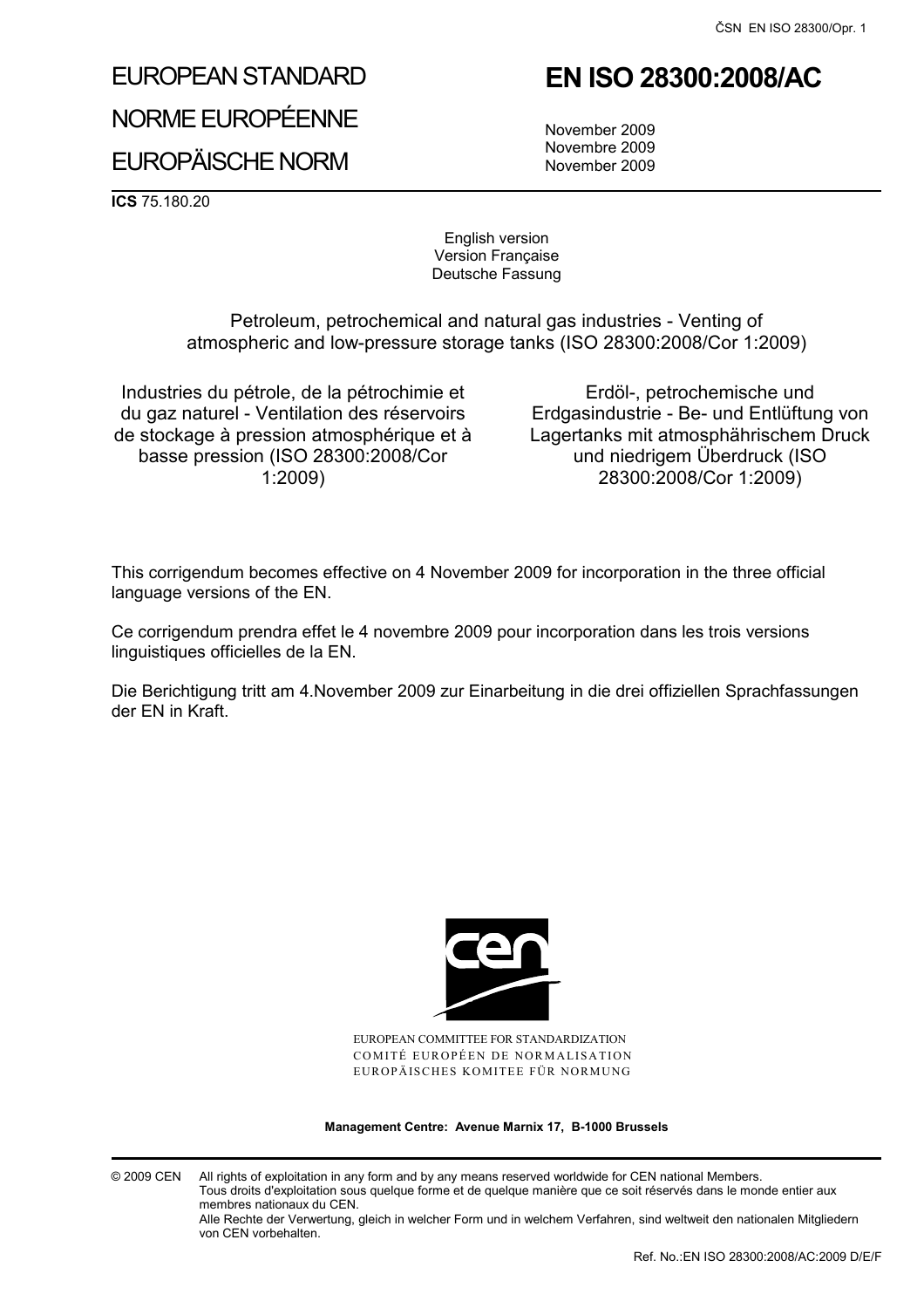ČSN EN ISO 28300/Opr. 1

### **EN ISO 28300:2008/AC:2009 (E)**

#### **Endorsement notice**

The text of ISO 28300:2008/Cor.1:2009 has been approved by CEN as a European Corrigendum without any modification.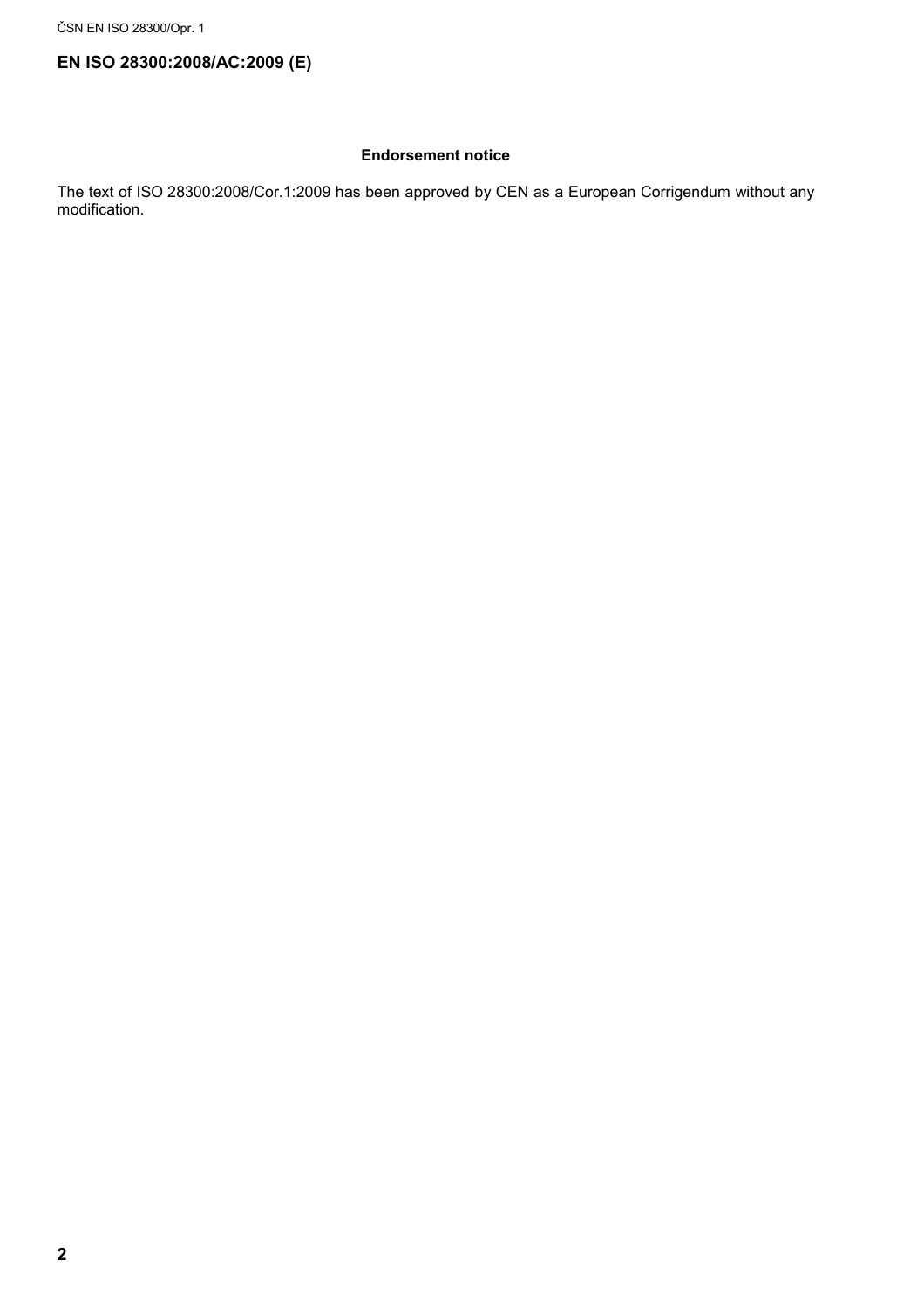

**INTERNATIONAL STANDARD ISO 28300:2008/Cor.1:2009(E)** TECHNICAL CORRIGENDUM 1

Published 2009-10-01

INTERNATIONAL ORGANIZATION FOR STANDARDIZATION • МЕЖДУНАРОДНАЯ ОРГАНИЗАЦИЯ ПО СТАНДАРТИЗАЦИИ • ORGANISATION INTERNATIONALE DE NORMALISATION

## **Petroleum, petrochemical and natural gas industries — Venting of atmospheric and low-pressure storage tanks**

TECHNICAL CORRIGENDUM 1

*Industries du pétrole, de la pétrochimie et du gaz naturel — Ventilation des réservoirs de stockage à pression atmosphérique et à basse pression* 

*RECTIFICATIF TECHNIQUE 1*

Technical Corrigendum 1 to ISO 28300:2008 was prepared by Technical Committee ISO/TC 67, *Materials, equipment and offshore structures for petroleum, petrochemical and natural gas industries*, Subcommittee SC 6, *Processing equipment and systems.* 

 $\overline{a}$ 

*Page 1, Clause 1*

Replace the first sentence with the following:

This International Standard covers the normal and emergency vapour venting requirements for aboveground liquid-petroleum or petroleum-products storage tanks and aboveground and underground refrigerated storage tanks designed for operation at pressures from full vacuum through 103,4 kPa (ga) [15 psig].

*Page 2, 3.2*

Replace Note 2 with the following:

NOTE 2 The adjusted set pressure includes corrections for service conditions of superimposed back-pressure.

©ISO 2009 – All rights reserved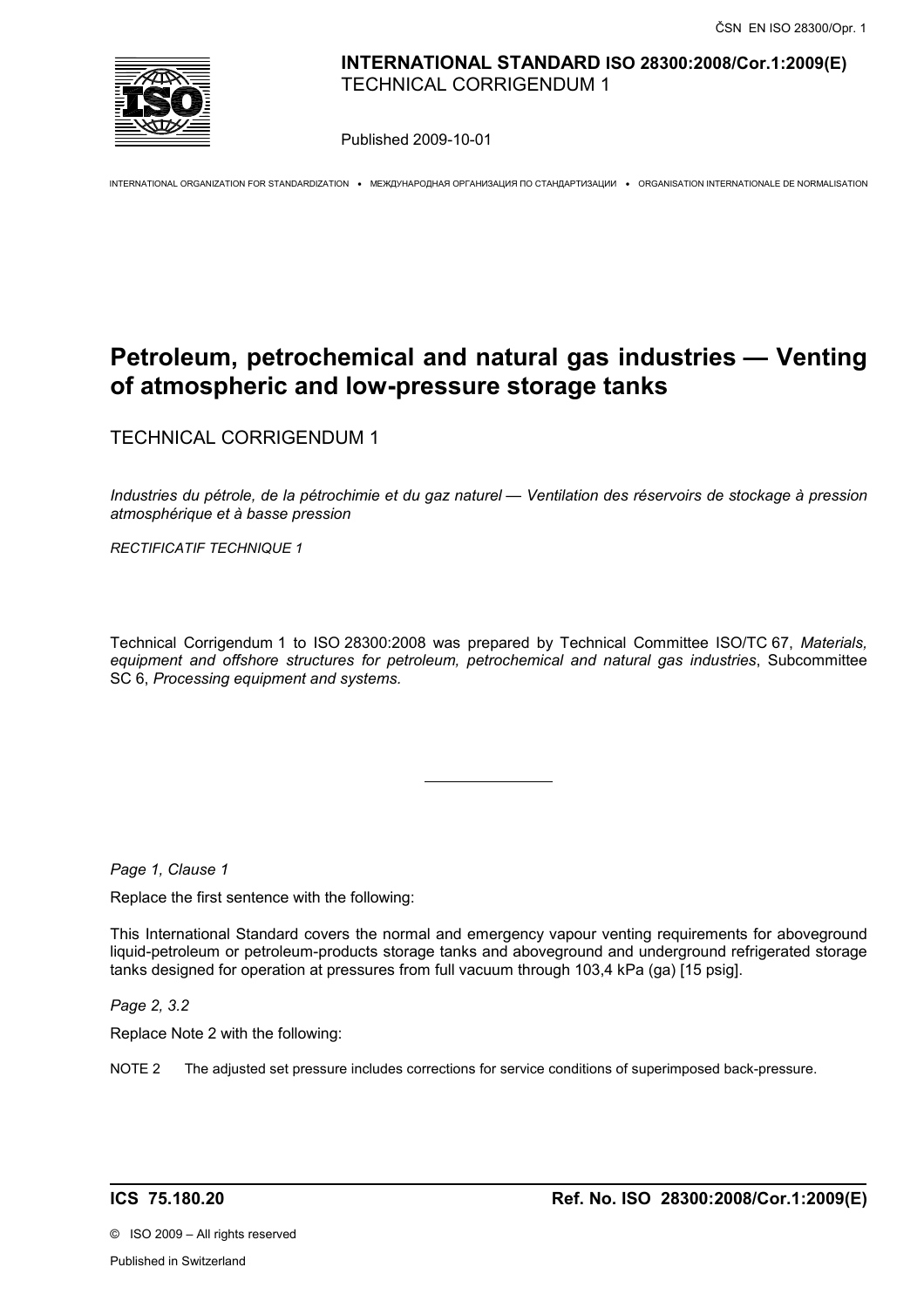#### **Ref. No. ISO 28300:2008/Cor.1:2009(E)**

#### *Page 14, 4.3.3.3.3, Table 6*

Replace "> 1 and  $\ge$  15" with "> 1 and  $\le$  15" in the third row of data such that the row reads as follows:

| 800 | and<br>15 | $'14$ <sup>p</sup><br>۹۶Ι<br>.<br>ان⊤ |
|-----|-----------|---------------------------------------|
|     |           |                                       |

#### *Page 14, 4.3.3.3.3, Table 6, footnote b*

Replace "normal cubic feet per hour" with "standard cubic feet per hour" as the units for *q*.

#### *Page 31, 6.3.2.2.1*

Above Equation (22), in Equation (22) and in the "where" list below Equation (22), replace the variable *T* with *T*<sup>i</sup> and the variable *Z* with *Z*<sup>i</sup> .

#### *Page 38, Table A.2*

Replace the text immediately above the table with the following:

"Dimensions in SCFH of air per CFH of liquid flow"

#### *Page 48, Figure B.1*

Replace Figure B.1 and the first four lines of the key with the following:



#### **Key**

- X1 wetted surface area, expressed in square feet
- X2 wetted surface area, expressed in square metres
- Y1 heat absorption, expressed in British thermal units per hour
- Y2 heat absorption, expressed in watts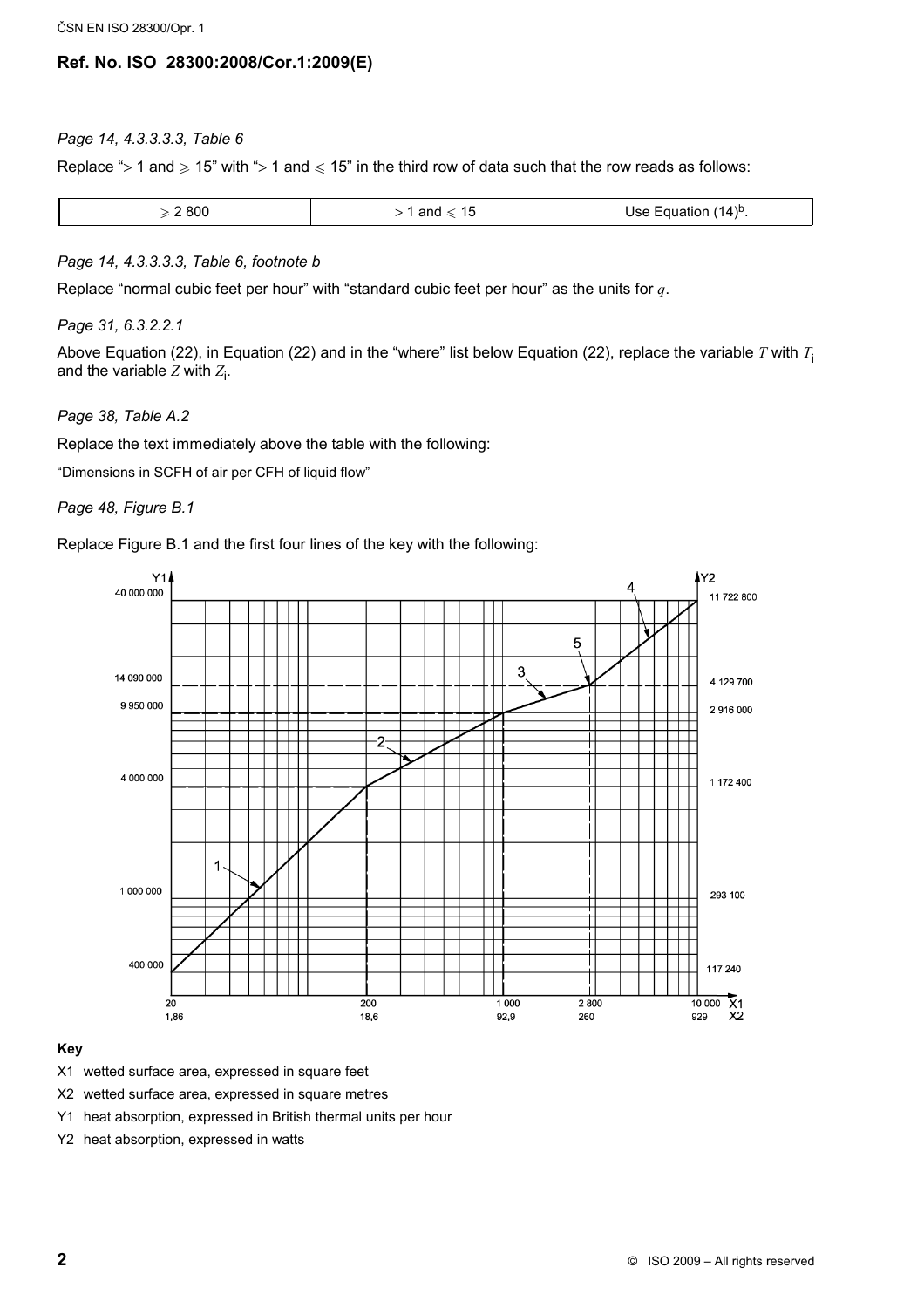**ISO 28300:2008/Cor.1:2009(E)**

#### *Page 79, Bibliography*

Add "First edition" to Reference [29] such that it reads as follows:

[29] API 2000, *Venting Atmospheric and Low-Pressure Storage Tanks; Non-refrigerated and Refrigerated*, First edition